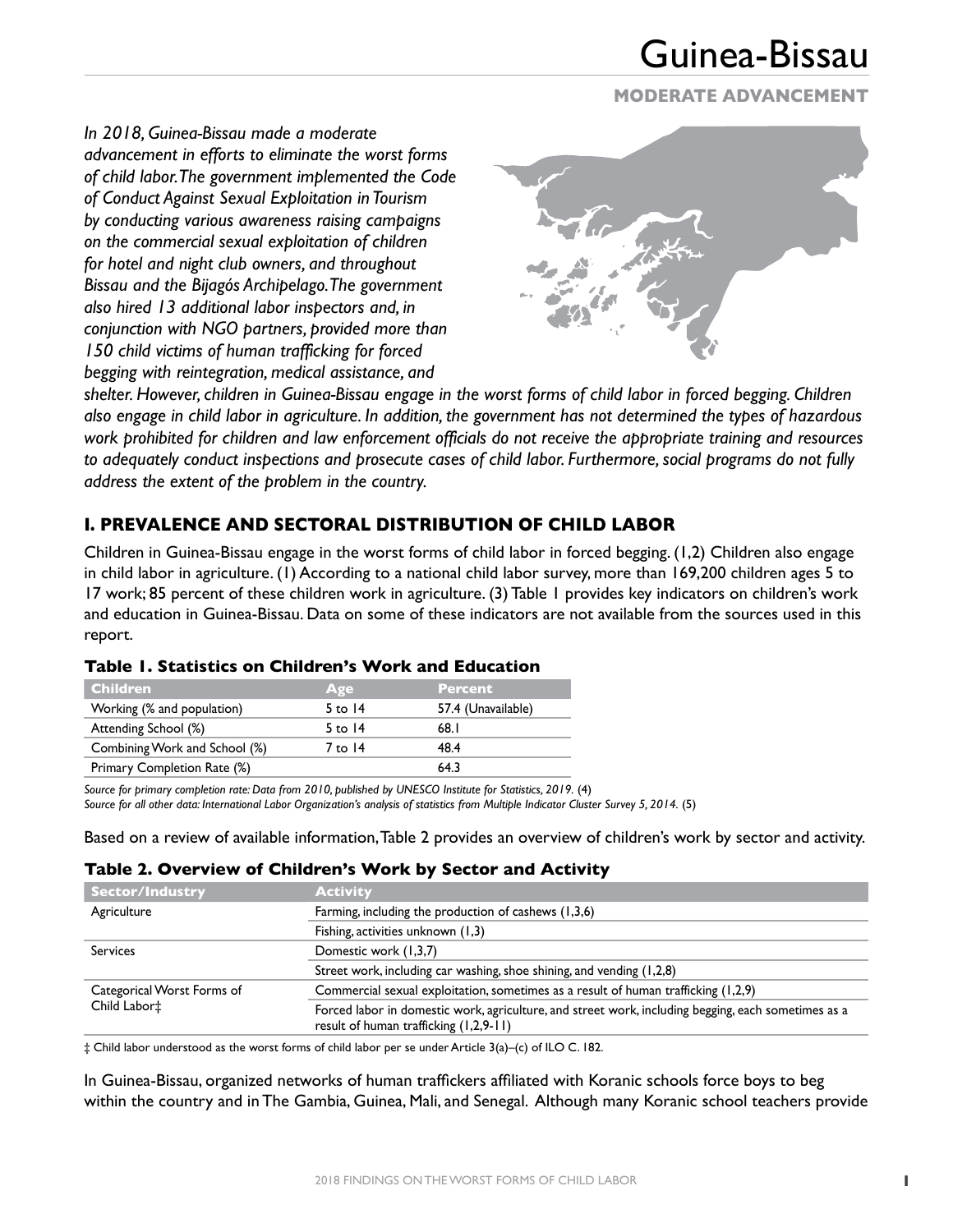# **MODERATE ADVANCEMENT**

religious education as traditionally intended, some force the students, known as *talibés*, to beg on the streets for money and food. (1,2) Most *talibés* originate from the predominantly Muslim areas of Bafatá and Gabú in the eastern region of the country. (1,2)

Boys are forced to work in street vending in Guinea-Bissau; they also are trafficked for forced labor in agriculture, mining, and street vending in Senegal. Boys from Guinea-Bissau and boys from neighboring countries are forced to beg and harvest cashews. (2,6) Girls are subjected to forced labor in street vending and domestic work in Guinea-Bissau and Senegal. Girls also are engaged in commercial sexual exploitation in the Bijagós Archipelago of Guinea-Bissau, on mainland Guinea-Bissau in bars and hotels, and in Senegal. (2,7,9)

In 2018, the government became more politically stable, with Parliament reopening in April. However, due to the previous years of instability, the government's ability to address child labor may have been affected during the reporting period. (12-14)

# **II. LEGAL FRAMEWORK FOR CHILD LABOR**

Guinea-Bissau has ratified all key international conventions concerning child labor (Table 3).

### **Table 3. Ratification of International Conventions on Child Labor**

|  | <b>Convention</b>                                                                          | <b>Ratification</b> |
|--|--------------------------------------------------------------------------------------------|---------------------|
|  | ILO C. 138, Minimum Age                                                                    |                     |
|  | ILO C. 182, Worst Forms of Child Labor                                                     |                     |
|  | UN CRC                                                                                     |                     |
|  | UN CRC Optional Protocol on Armed Conflict                                                 |                     |
|  | UN CRC Optional Protocol on the Sale of Children, Child Prostitution and Child Pornography |                     |
|  | Palermo Protocol on Trafficking in Persons                                                 |                     |

The government has established laws and regulations related to child labor (Table 4). However, gaps exist in Guinea-Bissau's legal framework to adequately protect children from the worst forms of child labor, including with regard to the minimum age for work.

#### **Table 4. Laws and Regulations on Child Labor**

| <b>Standard</b>                                                                  | <b>Meets</b><br><b>International</b><br><b>Standards</b> | Age | <b>Legislation</b>                                                                                                 |
|----------------------------------------------------------------------------------|----------------------------------------------------------|-----|--------------------------------------------------------------------------------------------------------------------|
| Minimum Age for Work                                                             | No.                                                      | 14  | Article 146 of the General Labor Law (15)                                                                          |
| Minimum Age for Hazardous Work                                                   | Yes                                                      | 18  | Article 148 of the General Labor Law (15)                                                                          |
| Identification of Hazardous Occupations<br>or Activities Prohibited for Children | No.                                                      |     | Article 148 of the General Labor Law (15)                                                                          |
| Prohibition of Forced Labor                                                      | Yes                                                      |     | Articles 2, 4, and 15 of the Law to Prevent and Combat Human<br>Trafficking; Article 106 of the Penal Code (16,17) |
| Prohibition of Child Trafficking                                                 | Yes                                                      |     | Articles 2, 4, and 15 of the Law to Prevent and Combat Human<br>Trafficking (17)                                   |
| <b>Prohibition of Commercial Sexual</b><br><b>Exploitation of Children</b>       | Yes                                                      |     | Articles 3–5 of the Law to Prevent and Combat Human Trafficking;<br>Articles 134 and 136 of the Penal Code (16,17) |
| Prohibition of Using Children in Illicit<br><b>Activities</b>                    | Yes                                                      |     | Articles 3 and 7 of the Decree on Narcotic Substances (18)                                                         |
| Minimum Age for Voluntary State Military<br>Recruitment                          | Yes                                                      | 17  | Article 31 of Law No. 4/99 (19)                                                                                    |
| Prohibition of Compulsory Recruitment<br>of Children by (State) Military         | Yes                                                      |     | Article 2 of Law No. 4/99 (19)                                                                                     |
|                                                                                  |                                                          |     |                                                                                                                    |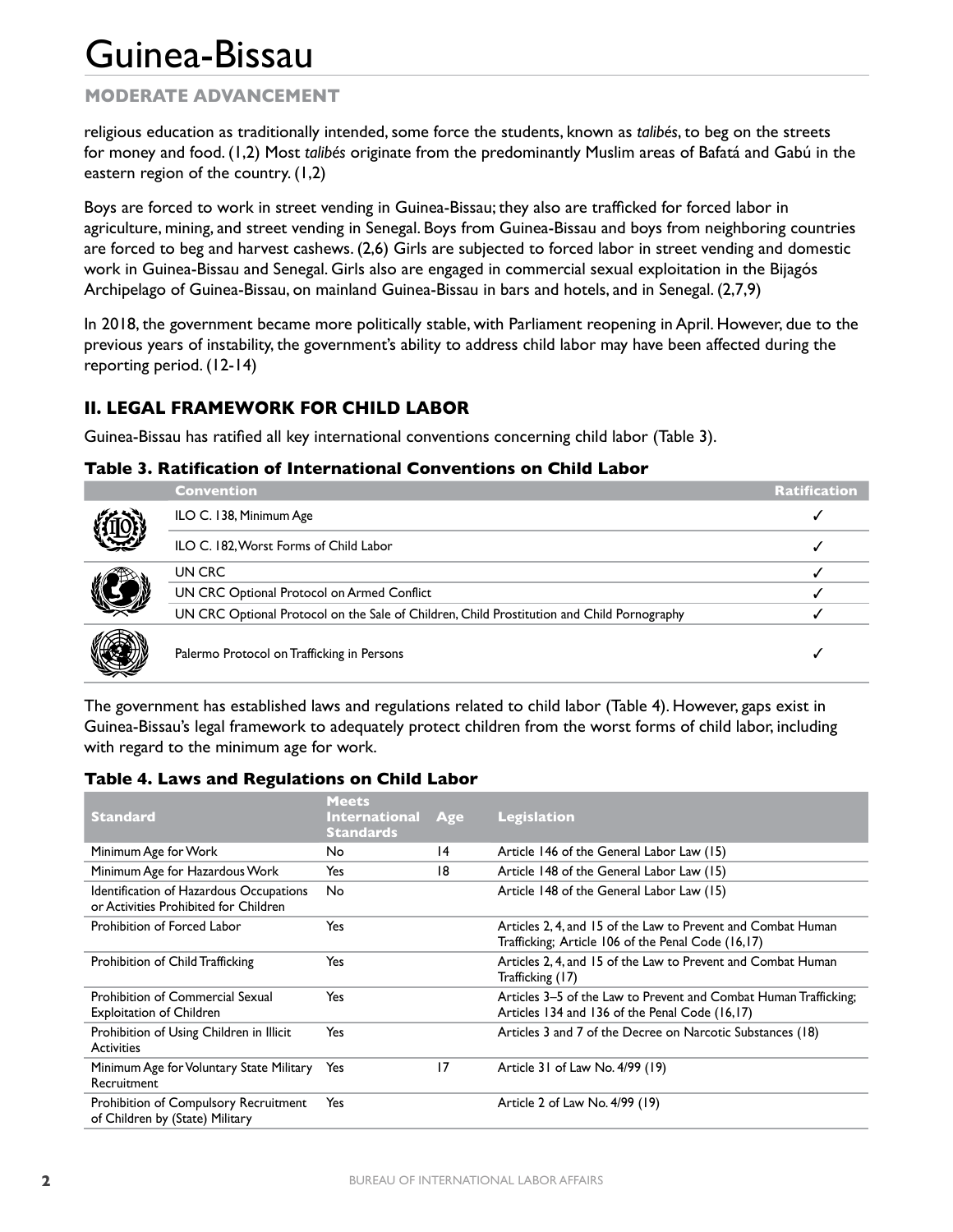# **MODERATE ADVANCEMENT**

| <b>Standard</b>                                                  | <b>Meets</b><br><b>International Age</b><br><b>Standards</b> |     | Legislation                                     |
|------------------------------------------------------------------|--------------------------------------------------------------|-----|-------------------------------------------------|
| Prohibition of Military Recruitment by<br>Non-state Armed Groups | No.                                                          |     |                                                 |
| Compulsory Education Age                                         | Yes                                                          | 15± | Articles 12–13 of the Education System Law (20) |
| Free Public Education                                            | No                                                           |     | Article 12 (2) of the Education System Law (20) |

### **Table 4. Laws and Regulations on Child Labor (Cont.)**

‡ Age calculated based on available information (20,21)

The minimum age for work is not in compliance with international standards, as the law's minimum age protections do not apply to children working without a work contract. (15,21) The government has not determined by national law or regulation the types of hazardous work prohibited for children. (15)

The Education System Law states that basic education is compulsory and lasts 9 years; however, it only makes basic education free through grade six, leaving children in grades seven through nine without access to free basic education. (20) In addition, as the minimum age for work is lower than the compulsory education age, children may be encouraged to leave school before the completion of compulsory education. (15,20)

# **III. ENFORCEMENT OF LAWS ON CHILD LABOR**

The government has established institutional mechanisms for the enforcement of laws and regulations on child labor (Table 5). However, gaps exist within the operations of the Ministry of Labor and Public Administration that may hinder adequate enforcement of their child labor laws.

| <b>Organization/Agency</b>                                       | <b>Role</b>                                                                                                                                                     |
|------------------------------------------------------------------|-----------------------------------------------------------------------------------------------------------------------------------------------------------------|
| Ministry of Labor and Public<br>Administration                   | Enforces child labor legislation in collaboration with the ministries of Interior and Justice, and the<br>National Institute for Women and Children (IMC). (22) |
| Ministry of Interior's Public Order<br>Police and National Guard | Combat child labor through the prevention of child trafficking. (8,23)                                                                                          |
| Judicial Police's Women and Children<br>Brigade                  | Investigates the worst forms of child labor and refers cases to the IMC and NGOs. The brigade<br>comprises nine officers. (1)                                   |
|                                                                  |                                                                                                                                                                 |

#### **Table 5. Agencies Responsible for Child Labor Law Enforcement**

#### *Labor Law Enforcement*

In 2018, labor law enforcement agencies in Guinea-Bissau took actions to combat child labor (Table 6). However, gaps exist within the operations of the Ministry of Labor and Public Administration that may hinder adequate labor law enforcement, including training for labor inspectors.

#### **Table 6. Labor Law Enforcement Efforts Related to Child Labor**

| <b>Overview of Labor Law Enforcement</b>                          | 2017    | 2018           |
|-------------------------------------------------------------------|---------|----------------|
| Labor Inspectorate Funding                                        | Unknown | Unknown        |
| Number of Labor Inspectors                                        | 17(24)  | 30(1)          |
| Inspectorate Authorized to Assess Penalties                       | Unknown | <b>Unknown</b> |
| Initial Training for New Labor Inspectors                         | No (24) | No(1)          |
| Training on New Laws Related to Child Labor                       | N/A     | $N/A$ (1)      |
| <b>Refresher Courses Provided</b>                                 | No (24) | No(1)          |
| Number of Labor Inspections Conducted                             | 49 (24) | 121(1)         |
| Number Conducted at Worksite                                      | 49 (24) | 121(1)         |
| Number of Child Labor Violations Found                            | 0(24)   | 0(1)           |
| Number of Child Labor Violations for Which Penalties Were Imposed | N/A     | N/A            |
| Number of Child Labor Penalties Imposed that Were Collected       | N/A     | N/A            |
| Routine Inspections Conducted                                     | No (24) | No(1)          |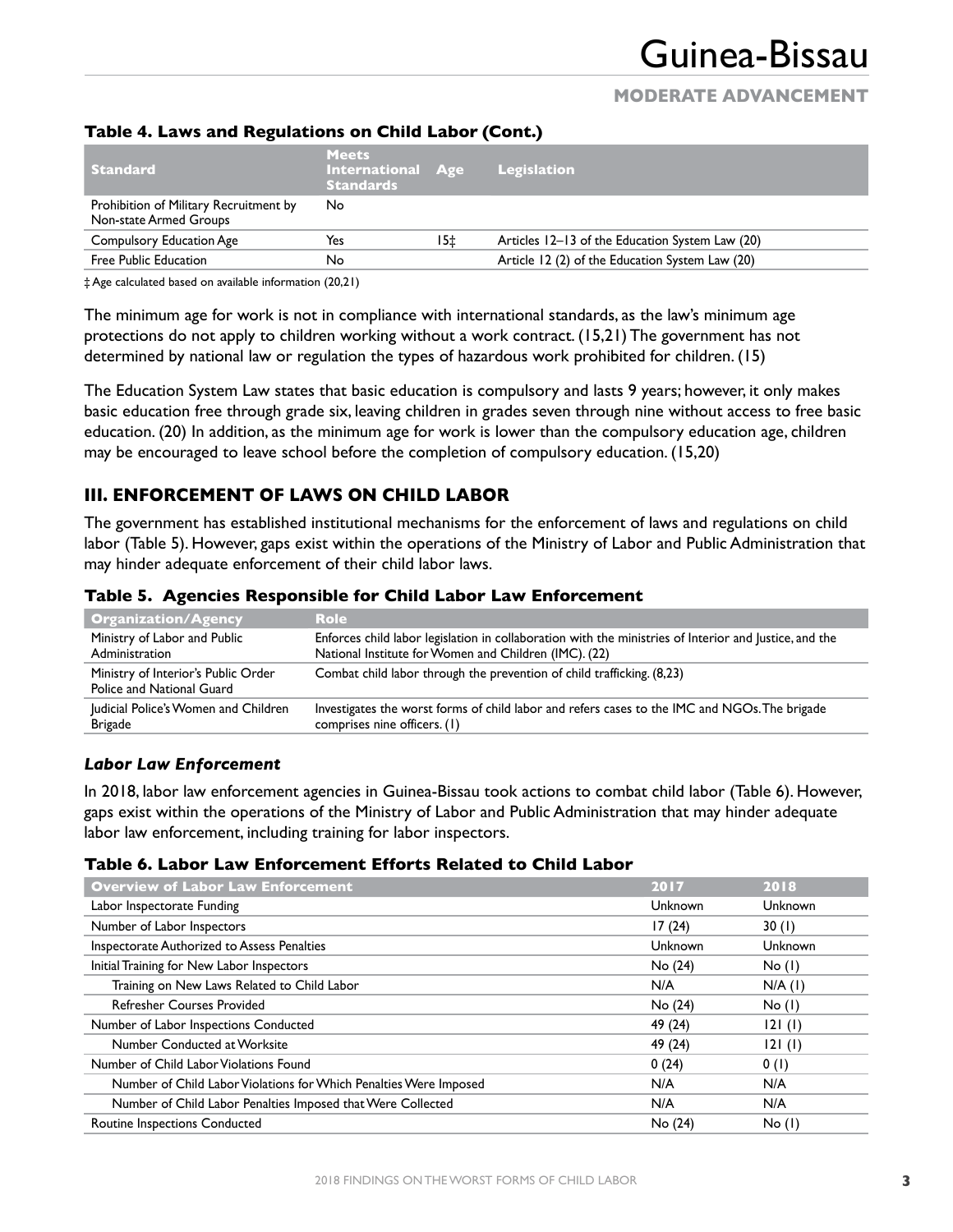# **MODERATE ADVANCEMENT**

## **Table 6. Labor Law Enforcement Efforts Related to Child Labor (Cont.)**

| Overview of Labor Law Enforcement                                                  | 2017       | 2018      |
|------------------------------------------------------------------------------------|------------|-----------|
| Routine Inspections Targeted                                                       | No (24)    | No(1)     |
| Unannounced Inspections Permitted                                                  | Yes $(24)$ | Yes $(1)$ |
| Unannounced Inspections Conducted                                                  | Yes $(24)$ | Yes $(1)$ |
| <b>Complaint Mechanism Exists</b>                                                  | No(24)     | No(1)     |
| Reciprocal Referral Mechanism Exists Between Labor Authorities and Social Services | No (24)    | No(1)     |

In 2018, although the number of inspectors increased, the government reported that the number of labor inspectors was insufficient to target the scope of the problem. In addition, enforcement of child labor laws remains challenging due to the lack of resources for inspections. (1)

### *Criminal Law Enforcement*

In 2018, criminal law enforcement agencies in Guinea-Bissau took actions to combat child labor (Table 7). However, gaps exist within the operations of the criminal enforcement agencies that may hinder adequate criminal law enforcement, including financial resources.

#### **Table 7. Criminal Law Enforcement Efforts Related to Child Labor**

| <b>Overview of Criminal Law Enforcement</b>                                           | 2017       | 2018           |
|---------------------------------------------------------------------------------------|------------|----------------|
| Initial Training for New Criminal Investigators                                       | Yes $(24)$ | No(1)          |
| Training on New Laws Related to the Worst Forms of Child Labor                        | N/A        | N/A            |
| <b>Refresher Courses Provided</b>                                                     | Yes $(24)$ | No(1)          |
| Number of Investigations                                                              | 26(24)     | Unknown        |
| Number of Violations Found                                                            | 75 (24,25) | 7‡(I)          |
| Number of Prosecutions Initiated                                                      | Unknown    | Unknown        |
| <b>Number of Convictions</b>                                                          | 0(24)      | <b>Unknown</b> |
| Imposed Penalties for Violations Related to The Worst Forms of Child Labor            | No (24)    | No(1)          |
| Reciprocal Referral Mechanism Exists Between Criminal Authorities and Social Services | No (24)    | No(1)          |

‡ Data are from January 2018 to August 2018.

The National Institute for Women and Children (IMC) identified 159 child victims of human trafficking for forced begging. The IMC, in partnership with NGO stakeholders, assisted these children with reintegration, medical assistance, and shelter. (14)

During the reporting period, the UNODC trained 23 law enforcement officials on conducting human trafficking investigations. In addition, the IOM conducted several training sessions on human trafficking prevention, victim assistance and implementation of child referral monitoring mechanisms for government and law enforcement officials. (14,26) However, the government reported that training for criminal law enforcement officials and resources for criminal investigations were insufficient. (1)

# **IV. COORDINATION OF GOVERNMENT EFFORTS ON CHILD LABOR**

The government has established mechanisms to coordinate its efforts to address child labor (Table 8). However, gaps exist that may hinder the adequate coordination of efforts to address child labor, including efficacy in accomplishing mandates.

## **Table 8. Key Mechanisms to Coordinate Government Efforts on Child Labor**

| Coordinating Body                                    | <b>Role &amp; Description</b>                                                                                                                                                                                                                       |
|------------------------------------------------------|-----------------------------------------------------------------------------------------------------------------------------------------------------------------------------------------------------------------------------------------------------|
| Inter-Ministerial Commission to Fight<br>Child Labor | Coordinates the government's efforts to prevent and eliminate child labor; established in 2010. (1,24)<br>In 2018, conducted awareness-raising campaigns, two regional conferences in Bafatá and Gabú, and a<br>national conference in Bissau. (14) |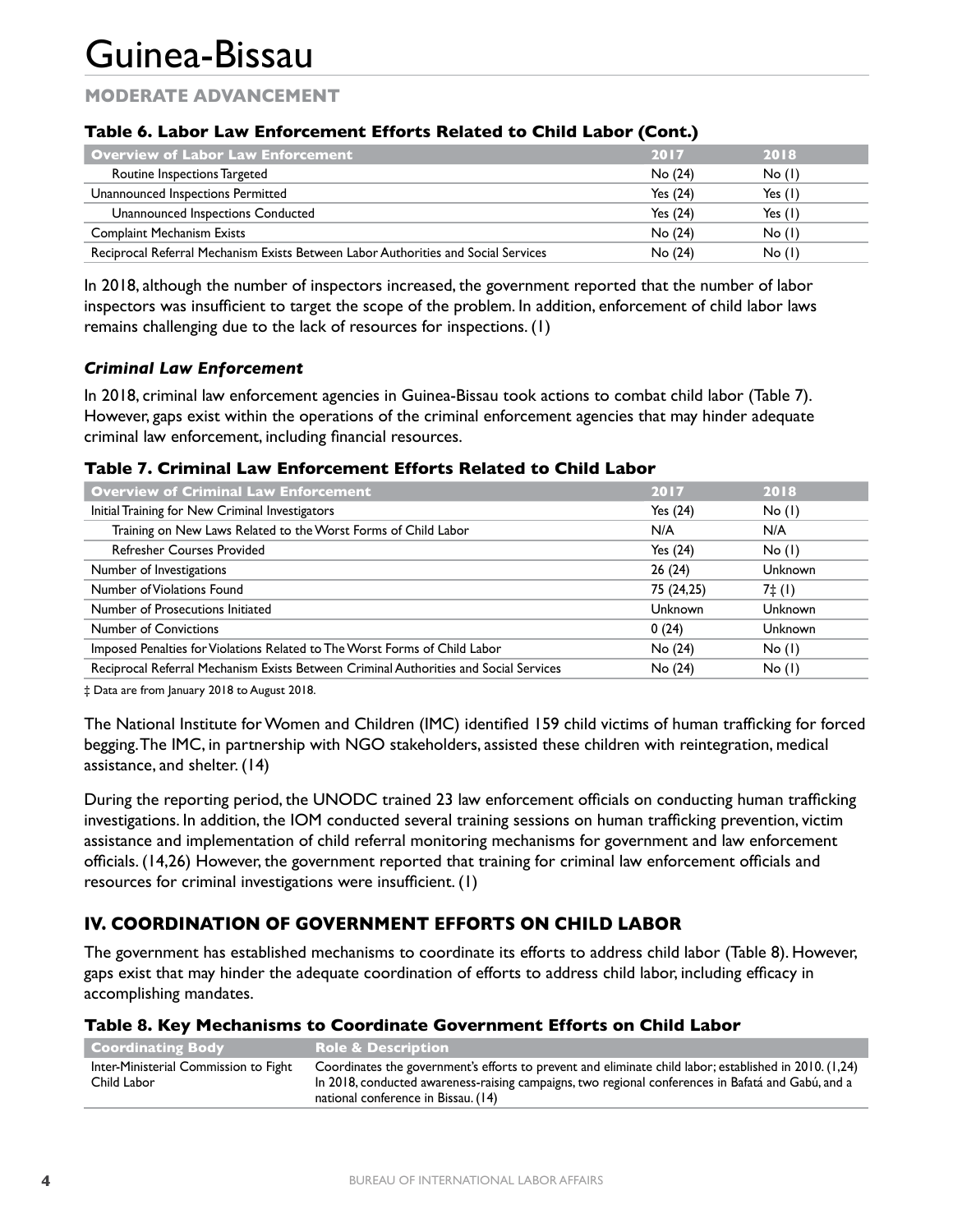## **MODERATE ADVANCEMENT**

| <b>Coordinating Body</b>                                           | <b>Role &amp; Description</b>                                                                                                                                                                                                                                                                                                                                                                                                 |
|--------------------------------------------------------------------|-------------------------------------------------------------------------------------------------------------------------------------------------------------------------------------------------------------------------------------------------------------------------------------------------------------------------------------------------------------------------------------------------------------------------------|
| National Committee to Prevent and<br>Combat Trafficking in Persons | Coordinates government efforts to combat human trafficking. Led by the IMC. (1,27) In 2018, with<br>the support of the International Organization for Migration, implemented awareness-raising activities<br>in Gabú, Bafatá, Cacheu and Bissau. (1)                                                                                                                                                                          |
| National Institute for Women and<br>Children (IMC)                 | Coordinates with NGOs and other partner organizations to rehabilitate and reintegrate child<br>victims of exploitation. (8) In 2018, concluded and disseminated the Code of Conduct Against Sexual<br>Tourism in the Bijagós Islands, São Domingos, Cacheu and Bissau. In addition, with the assistance<br>of the Ministry of Tourism, trained various hotel owners and managers on the prevention of sexual<br>tourism. (14) |

### **Table 8. Key Mechanisms to Coordinate Government Efforts on Child Labor (Cont.)**

# **V. GOVERNMENT POLICIES ON CHILD LABOR**

The government has established policies related to child labor (Table 9). However, policy gaps exist that may hinder efforts to address child labor, including funding and implementation.

| Table 9. Key Policies Related to Child Labor |  |
|----------------------------------------------|--|
|----------------------------------------------|--|

| <b>Policy</b>                                                                 | <b>Description</b>                                                                                                                                                                                                                                                                                                                                                                                                                                                                                                                                                                                                                                                                                                     |
|-------------------------------------------------------------------------------|------------------------------------------------------------------------------------------------------------------------------------------------------------------------------------------------------------------------------------------------------------------------------------------------------------------------------------------------------------------------------------------------------------------------------------------------------------------------------------------------------------------------------------------------------------------------------------------------------------------------------------------------------------------------------------------------------------------------|
| National Policy for the Protection of<br>Children and Adolescents (2018–2030) | Guides the government's policies for combating violence towards children, including child labor. (28)<br>Research was unable to determine whether activities were undertaken to implement this policy<br>during the reporting period.                                                                                                                                                                                                                                                                                                                                                                                                                                                                                  |
| National Action Plan on Human<br>Trafficking (2015–2018)                      | Guided the government's efforts to prevent and combat trafficking in persons. (27) In 2018, policy<br>was not implemented due to a lack of funding. (2)                                                                                                                                                                                                                                                                                                                                                                                                                                                                                                                                                                |
| Code of Conduct Against Sexual<br><b>Exploitation in Tourism</b>              | Seeks to raise awareness on commercial sexual exploitation of children and child trafficking in<br>Guinea-Bissau, particularly in the Bijagós Archipelago. (29) In December 2018, IMC conducted an<br>awareness session with hotel and night club owners on the Code. Awareness campaigns also took<br>place in Bissau and in the Bijagós Archipelago, where girls are known to be engaged in commercial<br>sexual exploitation. (1)                                                                                                                                                                                                                                                                                   |
| UN Country Partnership Framework<br>$(2016 - 2020)$                           | Aims to assist in promoting free and universal birth registration, and enforcing human trafficking and<br>child labor provisions. (30) Since 2016, helped IMC reintegrate 132 talibés with their families; and<br>provided access to shelter, schools, and psychological and medical assistance. (31) In 2018, conducted<br>awareness raising activities on talibés to more than 1,500 people throughout Gabú and Bafatá. In<br>addition, held capacity-building trainings on enhancing criminal justice response to trafficking in<br>persons and strengthening the protection of victims to over 40 stakeholders, including Judicial police,<br>National Guard and NGOs working with human trafficking victims. (32) |

## **VI. SOCIAL PROGRAMS TO ADDRESS CHILD LABOR**

In 2018, the government participated in programs that include the goal of eliminating and preventing child labor (Table 10). However, gaps exist in these social programs, including the adequacy of programs to address the full scope of the problem.

#### **Table 10. Key Social Programs to Address Child Labor**

| <b>Program</b>                                                      | <b>Description</b>                                                                                                                                                                                                                                                              |
|---------------------------------------------------------------------|---------------------------------------------------------------------------------------------------------------------------------------------------------------------------------------------------------------------------------------------------------------------------------|
| UNICEF Country Program (2016-<br>2020)                              | UNICEF-funded program in collaboration with the government to prevent and combat child<br>trafficking through education, social protection mechanisms, and capacity-building for law<br>enforcement officials. (33) Active in 2018. (1)                                         |
| Friends of the Child (Associação dos<br>Amigos da Criança) Shelters | Donor-funded program, with government support, implemented by an NGO that provides social<br>services to vulnerable children, including victims of the worst forms of child labor. (14,34) In 2018,<br>provided identification and reintegration services to 150 children. (14) |

‡ The government had other social programs that may have included the goal of eliminating or preventing child labor. (35)

In June 2018, the Inter-Ministerial Commission to Fight Child Labor conducted awareness-raising activities, two regional conferences in Bafatá and Gabú, and a national conference in Bissau to promote the prevention and reporting of child trafficking. However, reports indicate that the government has not conducted any national public awareness-raising campaigns on human trafficking, including child trafficking. (14,36)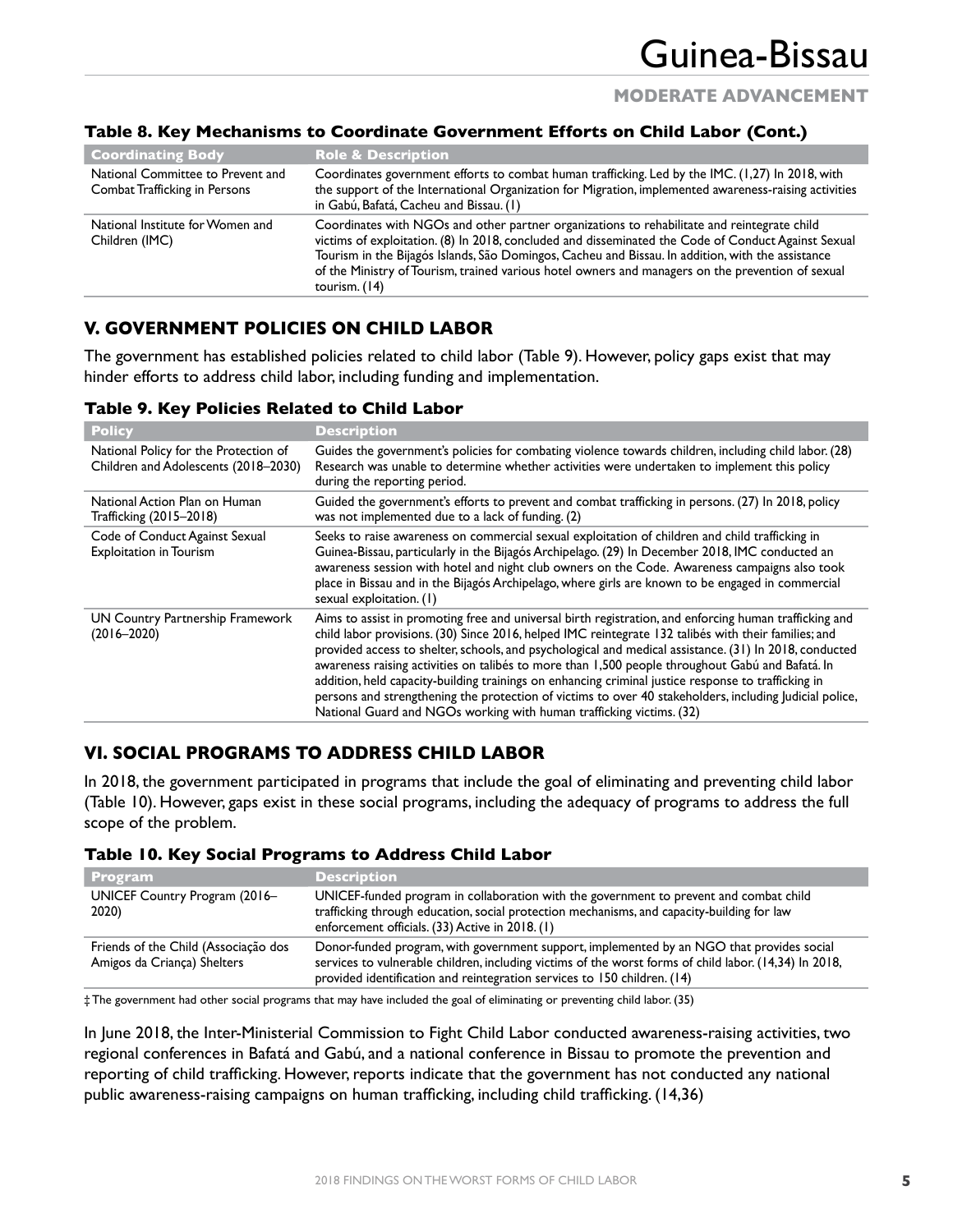# **MODERATE ADVANCEMENT**

Reports indicate that services provided by shelters do not meet international standards due to funding constraints. (14) In addition, although Guinea-Bissau has programs that target child labor, the scope of these programs is insufficient to fully address the extent of the problem.

# **VII. SUGGESTED GOVERNMENT ACTIONS TO ELIMINATE CHILD LABOR**

Based on the reporting above, suggested actions are identified that would advance the elimination of child labor in Guinea-Bissau (Table 11).

| Area                       | <b>Suggested Action</b>                                                                                                                                                                                                                                                                               | Year(s)<br><b>Suggested</b> |
|----------------------------|-------------------------------------------------------------------------------------------------------------------------------------------------------------------------------------------------------------------------------------------------------------------------------------------------------|-----------------------------|
| Legal Framework            | Ensure that all children are protected by law, including children without a work contract.                                                                                                                                                                                                            | $2015 - 2018$               |
|                            | Determine by national law or regulation the types of hazardous work prohibited for children, after<br>consultation with employers' and workers' organizations.                                                                                                                                        |                             |
|                            | Ensure that the law criminally prohibits the recruitment of children under age 18 by non-state<br>armed groups.                                                                                                                                                                                       | $2016 - 2018$               |
|                            | Ensure that all 9 years of basic education are free.                                                                                                                                                                                                                                                  | $2015 - 2018$               |
|                            | Raise minimum age for work to the age up to which education is compulsory.                                                                                                                                                                                                                            | 2018                        |
| Enforcement                | Publish law and criminal enforcement data, including information on labor inspectorate funding,<br>the ability of the inspectorate to assess penalties, the number of prosecutions initiated, convictions<br>secured, and imposed penalties for violations related to the worst forms of child labor. |                             |
|                            | Impose penalties for convictions related to the worst forms of child labor.                                                                                                                                                                                                                           | 2018                        |
|                            | Strengthen the labor inspectorate by initiating routine inspections rather than performing<br>inspections solely based on complaints received, and by initiating targeted inspections based on<br>the analysis of data related to risk-prone sectors and patterns of serious incidents.               |                             |
|                            | Establish a mechanism to receive child labor complaints.                                                                                                                                                                                                                                              | $2016 - 2018$               |
|                            | Establish referral mechanisms to ensure that children found during labor inspections and criminal<br>investigations are referred to social services providers.                                                                                                                                        | $2016 - 2018$               |
|                            | Ensure that law and criminal enforcement officials receive adequate training and resources to<br>inspect, investigate, and prosecute cases of child labor.                                                                                                                                            | $2009 - 2018$               |
|                            | Ensure that the number of law enforcement officials is sufficient to address the scope of<br>the problem.                                                                                                                                                                                             | 2018                        |
| <b>Government Policies</b> | Ensure implementation of key policies related to child labor, including the National Policy for the<br>Protection of Children and Adolescents.                                                                                                                                                        | $2017 - 2018$               |
| Social Programs            | Ensure that facilities have adequate resources to assist victims of the worst forms of child labor.                                                                                                                                                                                                   | $2015 - 2018$               |
|                            | Expand existing programs to address the scope of the child labor problem.                                                                                                                                                                                                                             | $2009 - 2018$               |
|                            | Significantly increase efforts to raise national awareness of human trafficking, including<br>child trafficking.                                                                                                                                                                                      | 2018                        |

|  |  |  | Table 11. Suggested Government Actions to Eliminate Child Labor |  |  |  |
|--|--|--|-----------------------------------------------------------------|--|--|--|
|--|--|--|-----------------------------------------------------------------|--|--|--|

#### **REFERENCES**

- 1 U.S. Embassy- Dakar. Reporting. February 14, 2019.
- 2 U.S. Department of State. Trafficking in Persons Report- 2018: Guinea-Bissau. Washington, DC. June 28, 2018. https://www.state.gov/reports/2018-trafficking-in-persons-report/guineabissau/.
- 3 Institute National De Statistique, ILO-IPEC, UNICEF. RAPPORT FINAL: Enquête nationale sur le travail des enfants en Guinée-Bissau. March 15, 2014.

http://www.stat-guinebissau.com/publicacao/Relatorio final\_Trabalho\_ Infantil\_23-01-2015.pdf.

- UNESCO Institute for Statistics. Gross intake ratio to the last grade of primary education, both sexes (%). Accessed: March 16, 2019. For more information, please see "Children's Work and Education Statistics: Sources and Definitions" in the Reference Materials section of this report.
	- http://data.uis.unesco.org/.

5 UCW. Analysis of Child Economic Activity and School Attendance Statistics from National Household or Child Labor Surveys. Original data from Multiple Indicator Cluster Survey 5, 2014. Analysis received March 12, 2019. Please see "Children's Work and Education Statistics: Sources and Definitions" in the Reference Materials section of this report.

6 Sidibé, Alcene. CAMPANHA DE CAJU E FANADO AUMENTAM A TAXA DE ABANDONO ESCOLAR NA REGIÃO DE BAFATÁ. Radio Jovem. January 13, 2018. https://www.radiojovem.info/campanha-caju-fanado-aumentam-taxa-

- abandono-escolar-na-regiao-bafata/. 7 Peyton, Nellie. Underpaid and abused, Guinea-Bissau's domestic workers seek protection. Reuters. February 22, 2019. https://www.reuters.com/article/us-bissau-work-women/underpaidand-abused-guinea-bissaus-domestic-workers-seek-protectionidUSKCN1QB1DQ.
- 8 U.S. Embassy- Dakar. Reporting. February 25, 2014.